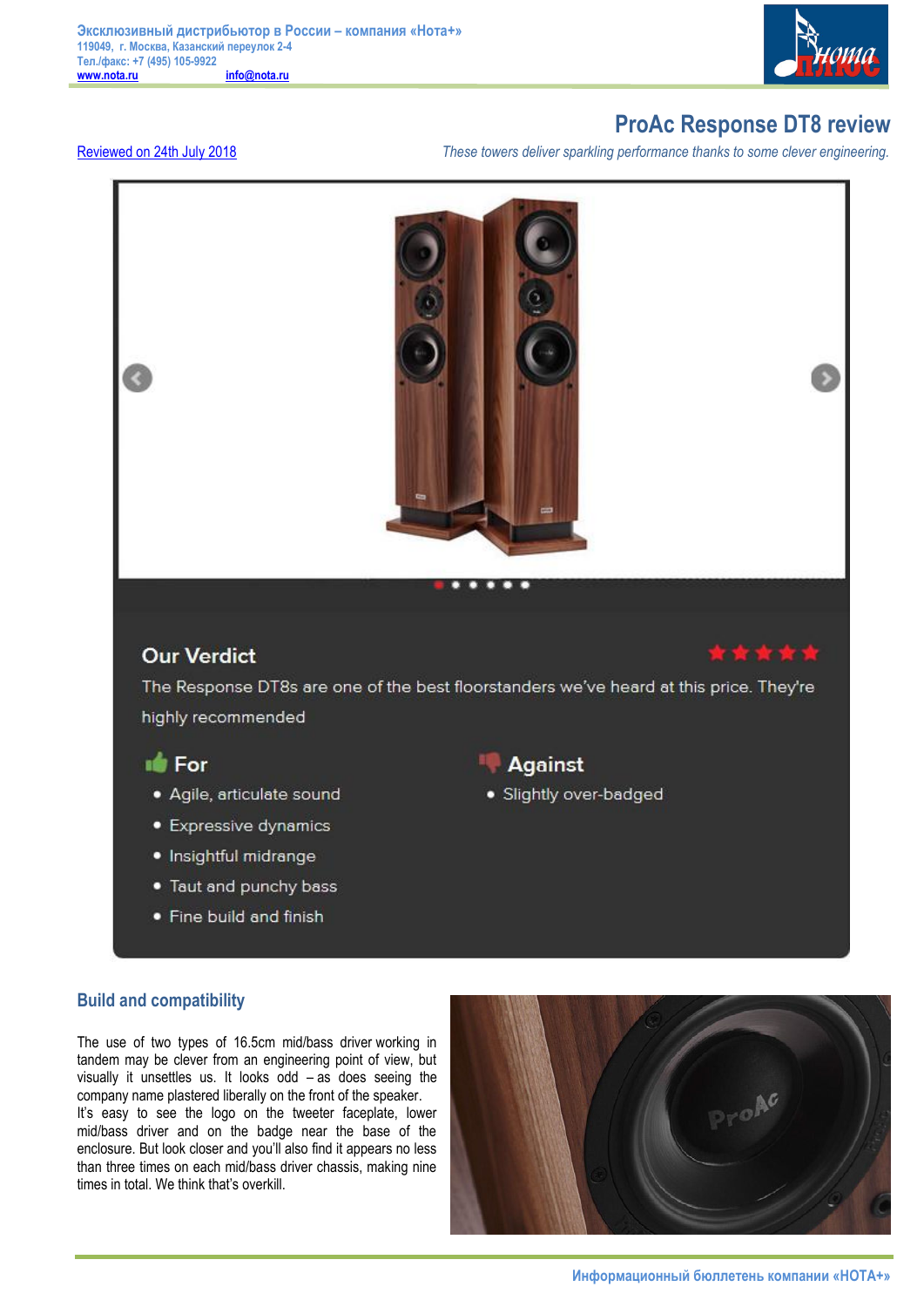



We have no complaints when it comes to build though, which is as good as we've come to expect from ProAc. The 98cm tall cabinet feels immensely solid, and is blessed with crisp edges and neatly applied wood veneer.

The enclosure's walls use differing thicknesses of MDF to spread resonances. They are heavily braced and damped to give the drive units a solid, low-noise foundation to work from.

There are five standard finish options – black ash, maple, mahogany, oak or cherry – so these speakers should fit well in most rooms. If you fancy something a little different there are two premium options – rosewood or ebony – for an extra £400.

Why use two types of mid/bass driver? In engineering terms, there's always a trade-off between the optimisation of midrange and bass performance in a drive unit. Designers simply end up with a compromise that best suits the product.

By using different drivers working in tandem, ProAc's engineers have attempted to get the best of all worlds - a polypropylene cone in the top unit shoots for natural mids, and a stiff poly mica diaphragm in the lower to deliver powerful-but-articulate bass. The trick is to get the two working seamlessly, which isn't easy.

Despite a nominal impedance of just 4ohms, the DT8s aren't overly demanding of an amplifier. They're pretty sensitive at 90dB, so there shouldn't be an issue getting to high volume levels with most price-compatible models.

These floorstanders use ProAc's usual downward-firing port arrangement that vents to the sides. This configuration makes the speakers less fussy about room positioning than conventional rear-firing ported alternatives tend to be.

In our test room we position the Responses around a metre into the room and well away from the sidewalls. We also angle them slightly towards the listening position to focus the stereo imaging.



### **Sound**



We start with Beethoven's *Fifth Symphony* and the ProAcs respond with a large-scale sound full of force and fury. They deliver the music's high-octane dynamic swings with enthusiasm and plenty of punch, yet have the skill to render the subtleties with care.

Tonally, they are a little forward - but they have enough by way of refinement to prevent this being an issue. We would still avoid overly bright or aggressive electronics, though.

Detail levels are high, with the DT8s able to resolve layers of information and organise it in a cohesive manner. They render instrumental texture superbly, and deliver slight changes in intensity and drive well.

Stereo imaging is lovely too. These speakers paint on an expansive sonic canvas, and locate instruments with precision and stability. The orchestra is laid out convincingly, with the sound extending well beyond the space between the speakers.

We move onto *My Head is an Animal* by Of Monsters And Men and the ProAcs continue to shine. They're good at conveying the momentum on hard-charging tracks such as *Mountain Sound*, keeping all the music's energy intact. There's plenty of attack on hand, and that high level of